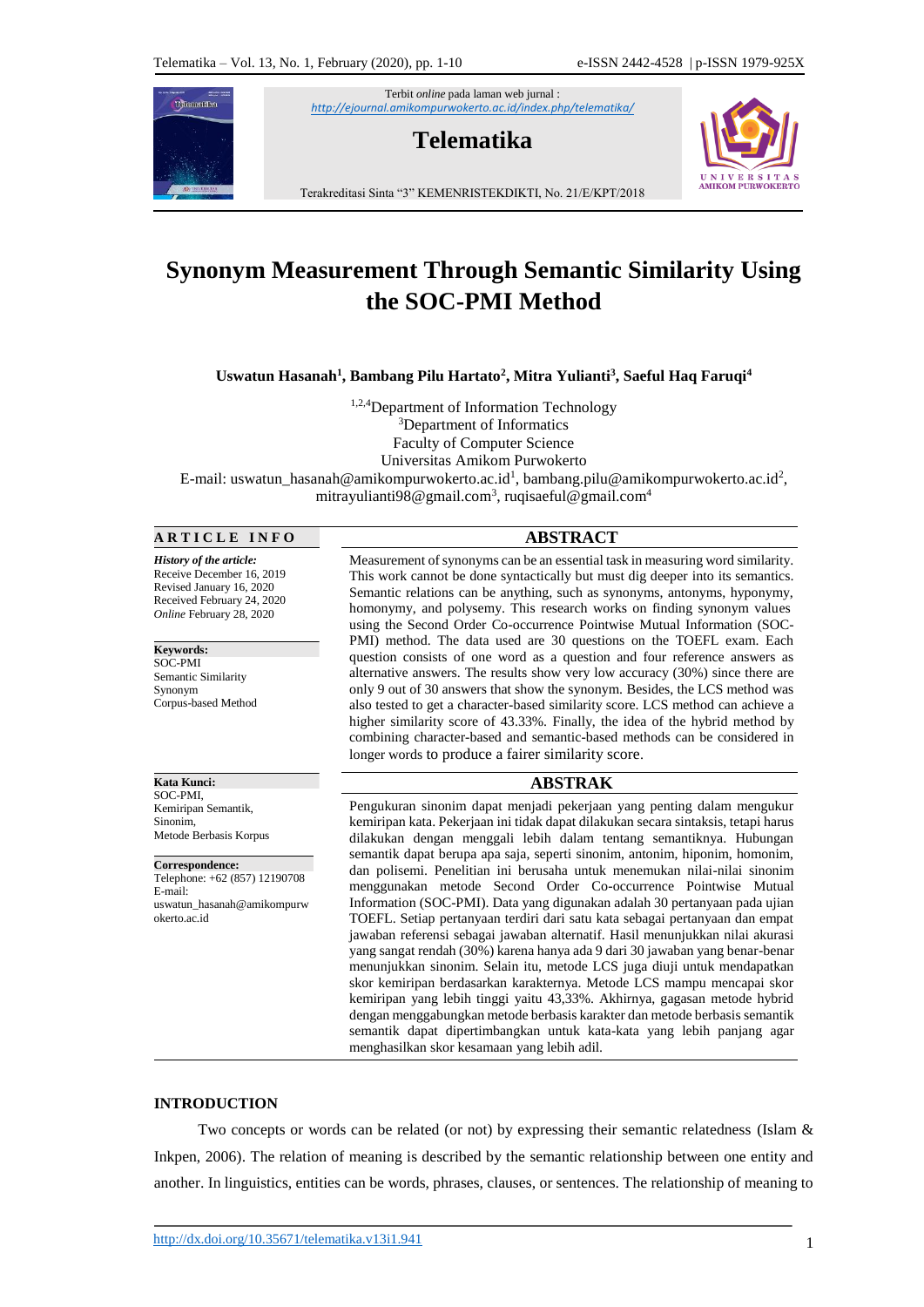linguistics includes the similarity of meanings (synonyms), contradictory meanings (antonyms), coverage of meaning (hyponymy), doubling of meaning (homonymy), or excess of meaning (polysemy) (Parera, 2004). Synonyms refer to terms that can be used to describe a particular entity; for example, the entity "Holland" can refer to "Netherlands." In natural language processing applications, entity synonyms play an essential role. Some examples of its application are text summarization (Alguliyev, Aliguliyev, Isazade, Abdi, & Idris, 2017; Barzilay & Elhadad, 1999), query expansion (Aronson & Rindflesch, 1997; Díaz-Galiano, Martín-Valdivia, & Ureña-López, 2009), reformulation (Plovnick & Zeng, 2004), paraphrase detection, and question answering (Ferrucci, 2012).

This study aims to measure the similarity of synonyms by knowing the value of semantic similarity. Since semantic similarity can be of various types, this research limits only the synonym similarity. In research conducted by (Ullmann, 1964) in (Djajasudarma, 1993), synonyms are divided into nine types as follows: 1) Synonyms in which one of its members has a more general meaning, 2) Synonyms in which one of its members has more intensive elements of meaning, 3) Synonyms where one of the members emphasizes emotive meaning, 4) Synonyms where one of the members is reproachful or not justifying, 5) Synonym where one of the members becomes a field term specific, 6) Synonyms where one of its members is more widely used in a variety of written languages, 7) Synonyms where one of its members is more commonly used in conversational languages, 8) Synonyms where one of the members is used in childhood language, 9) Synonyms where one of the members is usually used in certain areas.

The method used in this study considers semantic similarity in measuring synonym similarity. The method, namely, Second-Order Co-occurrence Pointwise Mutual Information (SOC-PMI), was conceived by (Islam & Inkpen, 2006) and has been used in a variety of natural language processing applications. Even though the method focuses on semantic similarity, this research focuses on synonyms, which are one of a series of semantic elements.

# **RESEARCH METHODS**

#### **1. Semantic Similarity**

Humans, with their common sense, can recognize the interrelation of a pair of words in various ways. For humans, it is not difficult to judge the relationship between apples and oranges, rather than apples and toothbrushes (Islam & Inkpen, 2006). Semantics can be used in two mechanisms, namely in the detection of similarities and differences (Frawley, 2013). During this time, applications in natural language processing have used semantic similarity measurements, such as in the construction of automated thesaurus (Grefenstette, 1993)(D. Lin, 1998)(Li, Abe, World, & Partnership, 1998), automatic indexing, text annotations and document summarizing (C. Lin, Hovy, & Rey, 2003), text classification, word sense disambiguation (Li et al., 1998)(Lesk, 1986)(Yarowsky, 1992), information extraction and information retrieval (Buckley, Salton, Allan, & Singhal, 1995)(Vechtomova & Robertson, 2014)(Xu & Croft, 2000).

# **2. SOC-PMI**

The Second Order Co-occurrence Pointwise Mutual Information method, or from now on referred to as the SOC-PMI method, is a method developed from the predecessor algorithm called PMI-IR. PMI-IR is proposed by (Turney, 2001), and uses the AltaVista Advanced Search query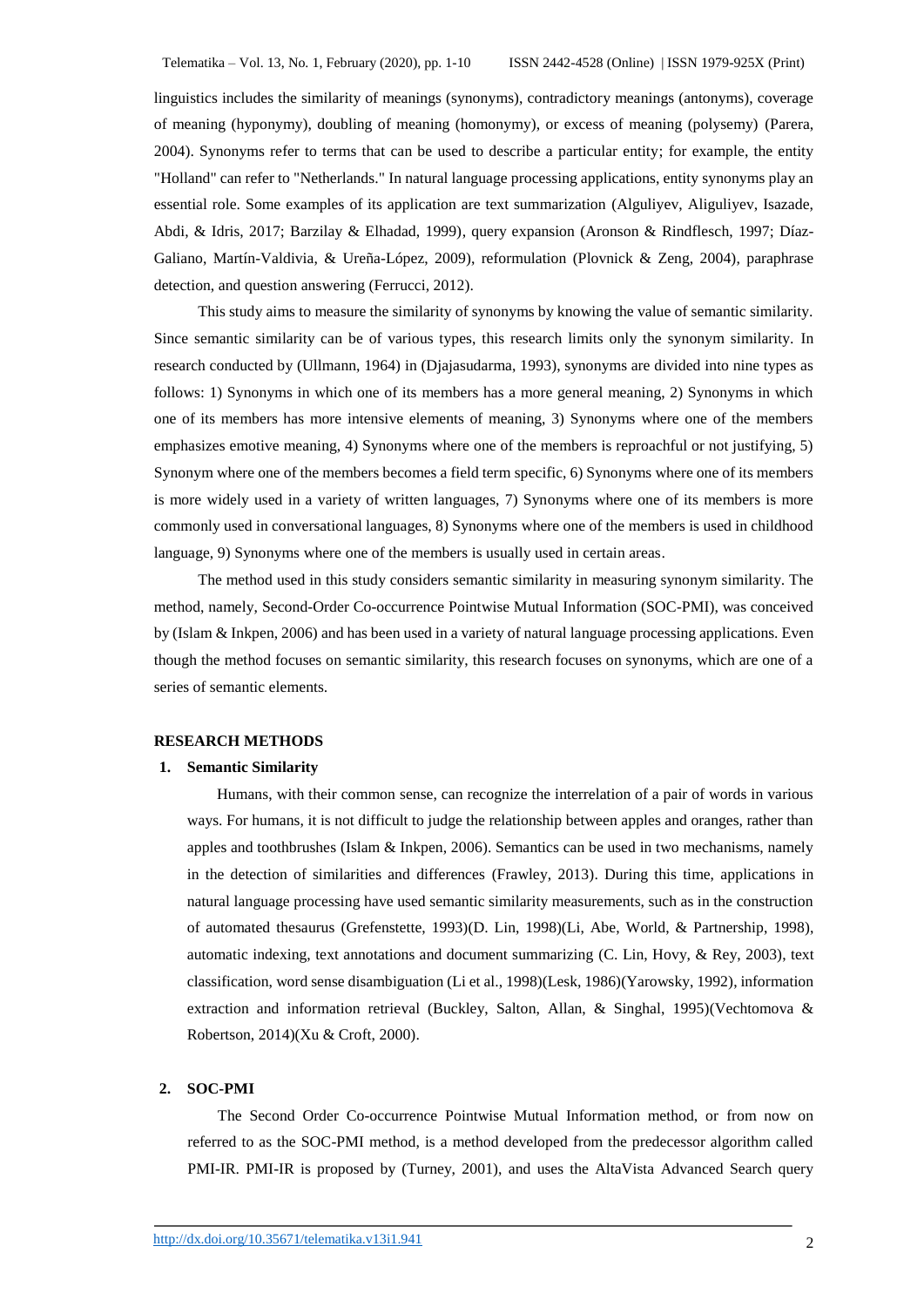syntax to calculate probabilities. PMI-IR is a simple method intended to recognize synonyms, using Pointwise Mutual Information as written in Equation (1) below:

$$
score(choicei) = p(problem & choicei) / p(choicei)
$$
\n(1)

where,  ${choice_1, choice_2, ..., choice_n}$  represent the alternatives from problem word problem, while probability that problem and *choice*<sub>i</sub> co-occur stated with  $p$ (*problem & choice*<sub>i</sub>). Another variation of this equation is based on the closeness of the pair in the document, considering antonyms, and considering the context.

Through the principle of probability PMI-IR, (Islam & Inkpen, 2006) formulate the Pointwise Mutual Information that can be shown by Equation (2) as follows:

$$
f^{pmi}(t_i, W) = \log_2 \frac{f^b(t_i, W) \times m}{f^t(t_i) f^t(W)}
$$
\n
$$
\tag{2}
$$

W is targeted word, while  $f^t(t_i)$  is a type of frequency function, and  $f^b(t_i, W)$  is a bigram frequency function. Then, the total number of tokens in corpus  $C$  represented by  $m$ . Furthermore,  $\beta$  – PMI summation functions for  $W_1$  and  $W_2$  are defined in Equation (3) and (4):

$$
f^{\beta}(W_1) = \sum_{i=1}^{\beta_1} (f^{pmi}(X_i, W_2))^{\gamma}
$$
 (3)

$$
f^{\beta}(W_2) = \sum_{i=1}^{\beta_2} (f^{pmi}(Y_i, W_1))^{\gamma}
$$
 (4)

Finally, the PMI semantic similarity function between the two words  $W_1$  and  $W_2$  is shown by the following Equations (5):

$$
Sim(W_1, W_2) = \frac{f^{\beta}(W_1)}{\beta_1} + \frac{f^{\beta}(W_2)}{\beta_2}
$$
\n(5)

The value  $\beta$  is related to the number of times the word W appears in the corpus. The  $\beta$  value is defined in the following Equation (6):

$$
\beta_1 = (\log (f^t(W_i)))^2 \frac{(\log_2(n))}{\delta}, \quad i = 1, 2
$$
\n(6)

Where  $\delta$  is constant and in research conducted by (Islam & Inkpen, 2006) the value  $\delta = 6.5$  is determined. The value  $\delta$  depends on the size of the corpus. The smaller the corpus used, the smaller the value of  $\delta$ .

# **3. Data**

In this research, synonym similarity is obtained from two pairs of words with the semantic meaning approach. The data used is part of the TOEFL test which deals with synonyms. Data are collected from lessons 1-3 in the TOEFL exercise book written by (Matthiesen, 2017). A total of 30 multiple choice questions were used, and each question had four alternative answers. The following is an example of the data used:

Choose the synonym of *appealing*:

- (A) refined
- (B) encouraging
- (C) alluring
- (D) popular

The answer key provided by the book will provide information that the synonym of the word "appealing" is "alluring," in which the two words have the same meaning of the word "attractive." Besides, these words also have other synonyms, such as "interesting," "enticing," "catchy," and "catching."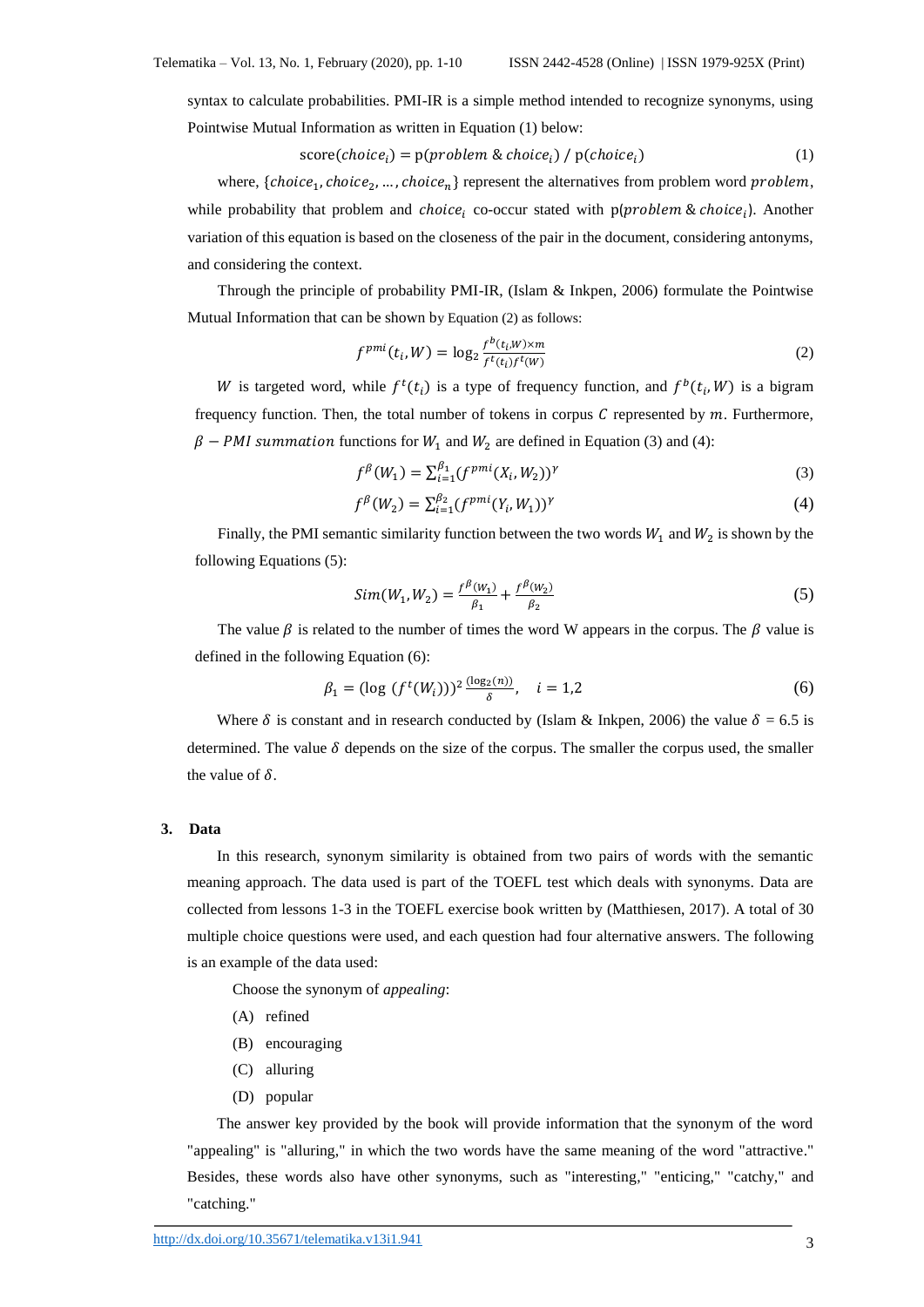#### **4. Research flow**



This research goes through the steps shown in Figure 1 below:

Figure 1. Research steps

The first step is to collect data, as described in the previous section. The data does not experience any pre-processing techniques. In this case, the similarity data will be directly measured using the SOC-PMI method. The library obtained from https://github.com/pritishyuvraj/SOC-PMI-Short-Text-Similarity- is used to measure the semantic similarity. In the library, there are at least three algorithms included, where the three methods are Hybrid methods named Semantic Text Similarity (STS) (Islam & Inkpen, 2008). In the library, there are at least three algorithms included, where the three algorithms are Hybrid methods named Semantic Text Similarity (STS). However, in this study, only the SOC-PMI algorithm was taken and used. This method includes the NLTK library and also uses WordNet as the dictionary. Wordnet is an extensive semantic network in which there are words and groups of words that are connected lexically and conceptually, which are represented by arc labeled (Fellbaum, 2006).

Furthermore, after the SOC-PMI value of each possible answer is obtained, an evaluation of the method's performance is carried out by finding a match between the two answers, both the predicted answer and the actual answer. We also apply another method for comparison. We use a characterbased method called Longest Common Subsequence. We use this method because it is not possible to implement string-based methods with questions in the form of word synonyms, since the words used are clearly different.

# **RESULTS AND DISCUSSION**

The results and discussion of this paper can be seen as follows:

# **1. Results**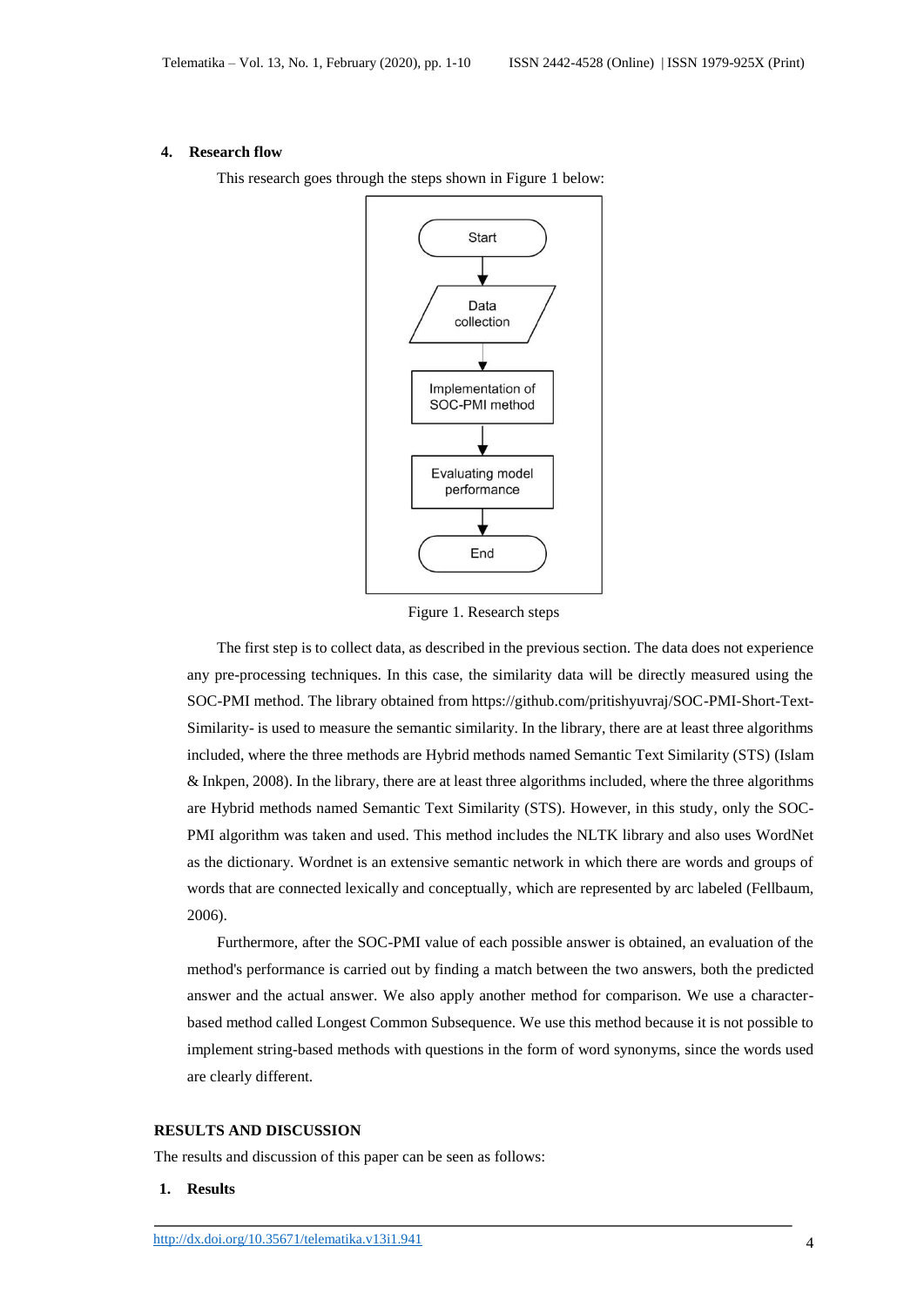The synonym question data in lessons 1, 2 and 3 collected and will measure the semantic similarity. Table 1 illustrates an example of the semantic similarity measurement results using the SOC-PMI method in question Number 5, Lesson 2:

| <i><u><b>Ouestion</b></u></i> | Answer      | <b>SOC-PMI Score</b> |
|-------------------------------|-------------|----------------------|
| appealing                     | refined     | 0.13333              |
|                               | encouraging | 0.14286              |
|                               | alluring    | 0.84211              |
|                               | popular     | 0.15385              |

Table 1. Word example using SOC-PMI method with synonym value

Based on the results obtained in Table 1, it can be seen that the word "alluring" has the closest semantic relation to the word "appealing" with a similarity value of 0.84211. Furthermore, the word "alluring" in bold indicates that the word is the actual answer. In the end, the whole data is also measured, and the results obtained as shown in Table 2, Table 3, and Table 4.

| N <sub>O</sub> | Question    | Answer        | <b>SOC-PMI</b> Score | <b>LCS</b> Score |  |  |
|----------------|-------------|---------------|----------------------|------------------|--|--|
| $\mathbf{1}$   | widely      | broadly       | $\boldsymbol{0}$     | 0,46154          |  |  |
|                |             | abroad        | $\boldsymbol{0}$     | 0,16667          |  |  |
|                |             | secretly      | $\overline{0}$       | 0,42857          |  |  |
|                |             | truly         | $\boldsymbol{0}$     | 0,36364          |  |  |
| $\overline{2}$ | autonomous  | independent   | $\overline{0}$       | 0,09524          |  |  |
|                |             | sudden        | $\overline{0}$       | 0,25000          |  |  |
|                |             | international | $\overline{0}$       | 0,34783          |  |  |
|                |             | abrupt        | $\overline{0}$       | 0,37500          |  |  |
| 3              | advice      | acclaim       | 0,66667              | 0,30769          |  |  |
|                |             | attention     | 0,30769              | 0,26667          |  |  |
|                |             | suggestion    | 0,30769              | 0,12500          |  |  |
|                |             | praise        | 0,66667              | 0,50000          |  |  |
| $\overline{4}$ | attractive  | appealing     | 0                    | 0,31579          |  |  |
|                |             | adverse       | $\boldsymbol{0}$     | 0,35294          |  |  |
|                |             | arbitrary     | $\overline{0}$       | 0,42105          |  |  |
|                |             | perfect       | $\overline{0}$       | 0,35294          |  |  |
| 5              | disapproval | attraction    | 0,13333              | 0,28571          |  |  |
|                |             | attention     | 0,28571              | 0,20000          |  |  |
|                |             | objection     | 0,28571              | 0,20000          |  |  |
|                |             | persistence   | 0,375                | 0,18182          |  |  |
| 6              | haphazardly | suddenly      | 0                    | 0,31579          |  |  |
|                |             | secretly      | $\boldsymbol{0}$     | 0,31579          |  |  |
|                |             | carelessly    | $\overline{0}$       | 0,38095          |  |  |
|                |             | constantly    | $\overline{0}$       | 0,28571          |  |  |
| 7              | constant    | disruption    | 0,35294              | 0,33333          |  |  |
|                |             | acceptable    | 0                    | 0,33333          |  |  |
|                |             | abrupt        | $\overline{0}$       | 0,28571          |  |  |
|                |             | persistent    | $\theta$             | 0,44444          |  |  |
| 8              | perfect     | attractive    | $\overline{0}$       | 0,35294          |  |  |
|                |             | ideal         | 0,26667              | 0,16667          |  |  |
|                |             | actual        | $\overline{0}$       | 0,30769          |  |  |
|                |             | abrupt        | $\boldsymbol{0}$     | 0,30769          |  |  |
| 9              | unfavorably | attractively  | $\theta$             | 0,43478          |  |  |
|                |             | haphazardly   | $\overline{0}$       | 0,36364          |  |  |
|                |             | acceptably    | $\overline{0}$       | 0,47619          |  |  |
|                |             | adversely     | $\overline{0}$       | 0,50000          |  |  |
| 10             | disturbing  | perfect       | 0,16667              | 0,11765          |  |  |
|                |             | disruptive    | 0,4                  | 0,50000          |  |  |
|                |             | persistent    | 0,4                  | 0,40000          |  |  |
|                |             | attractive    | 0,4                  | 0,30000          |  |  |

Table 2. Results in lesson 1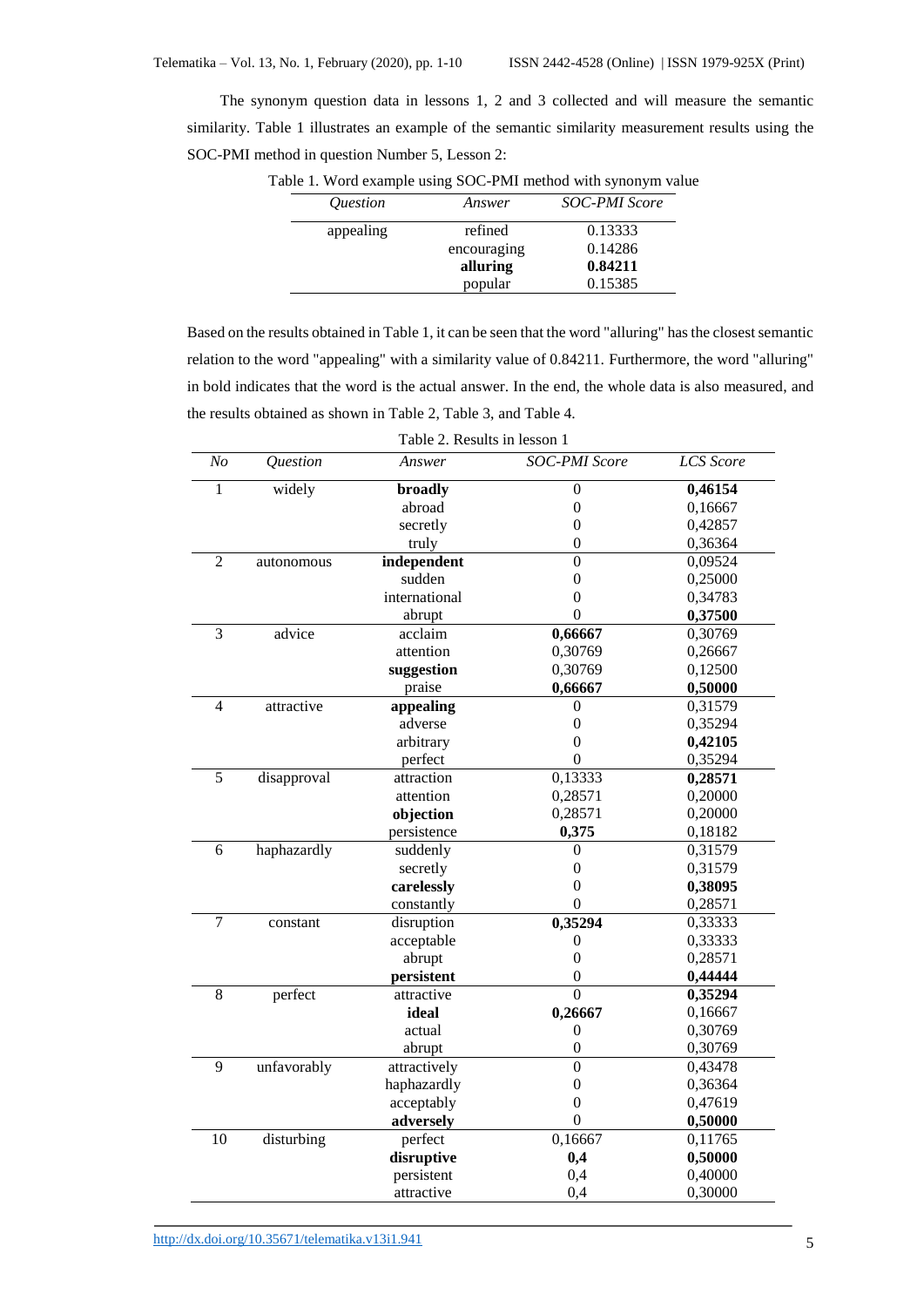| N <sub>O</sub> | Question     | Answer       | Table 5. Results in lesson $\angle$<br><b>SOC-PMI</b> Score | <b>LCS</b> Score |
|----------------|--------------|--------------|-------------------------------------------------------------|------------------|
| $\mathbf{1}$   | inspire      | celebrate    | 0,28571                                                     | 0,25000          |
|                |              | attract      | 0,22222                                                     | 0,14286          |
|                |              | encourage    | 0,25                                                        | 0,37500          |
|                |              | appeal       | 0,14286                                                     | 0,30769          |
| $\overline{2}$ | advantage    | benefit      | 0,26667                                                     | 0,25000          |
|                |              | persistence  | 0,4                                                         | 0,20000          |
|                |              | nimbleness   | 0,30769                                                     | 0,21053          |
|                |              | allure       | 0,66667                                                     | 0,26667          |
| $\overline{3}$ | fragile      | modern       | 0                                                           | 0,15385          |
|                |              | famous       | $\overline{0}$                                              | 0,30769          |
|                |              | allowable    | $\theta$                                                    | 0,37500          |
|                |              | frail        | $\overline{0}$                                              | 0,83333          |
| 4              | contemporary | timing       | 0,15385                                                     | 0,22222          |
|                |              | current      | 0,28571                                                     | 0,31579          |
|                |              | well-known   | $\overline{0}$                                              | 0,18182          |
|                |              | perfect      | 0,14286                                                     | 0,21053          |
| 5              | appealing    | refined      | 0,13333                                                     | 0,37500          |
|                |              | encouraging  | 0,14286                                                     | 0,50000          |
|                |              | alluring     | 0,84211                                                     | 0,58824          |
|                |              | popular      | 0,15385                                                     | 0,37500          |
| 6              | renown       | unknown      | 0,14286                                                     | 0,61538          |
|                |              | celebrated   | 0                                                           | 0,25000          |
|                |              | adverse      | $\overline{0}$                                              | 0,30769          |
|                |              | disapprove   | $\boldsymbol{0}$                                            | 0,25000          |
| $\overline{7}$ | worthwhile   | rewarding    | $\mathbf{0}$                                                | 0,31579          |
|                |              | acceptable   | $\boldsymbol{0}$                                            | 0,30000          |
|                |              | agile        | $\overline{0}$                                              | 0,40000          |
|                |              | permitted    | $\overline{0}$                                              | 0,31579          |
| 8              | vigorous     | attractive   | $\overline{0}$                                              | 0,11111          |
|                |              | beautiful    | $\overline{0}$                                              | 0,23529          |
|                |              | energetic    | $\overline{0}$                                              | 0,11765          |
|                |              | advantageous | $\overline{0}$                                              | 0,50000          |
| 9              | refine       | persist      | 0,25                                                        | 0,30769          |
|                |              | value        | 0,13333                                                     | 0,18182          |
|                |              | perfect      | 0,15385                                                     | 0,46154          |
|                |              | divide       | 0,16667                                                     | 0,40000          |
| 10             | distribute   | disappoint   | 0,25                                                        | 0,50000          |
|                |              | disrupt      | 0,22222                                                     | 0,70588          |
|                |              | discourage   | 0,22222                                                     | 0,50000          |
|                |              | dispense     | 1                                                           | 0,44444          |

Table 3. Results in lesson 2

| N <sub>O</sub> | <i><u><b>Ouestion</b></u></i> | Answer     | <b>SOC-PMI Score</b> | <b>LCS</b> Score |
|----------------|-------------------------------|------------|----------------------|------------------|
| 1              | indispensable                 | abrupt     | 0                    | 0,21053          |
|                |                               | abroad     | $\theta$             | 0,21053          |
|                |                               | vital      | $\Omega$             | 0,33333          |
|                |                               | frail      | 0                    | 0,22222          |
| 2              | restore                       | appeal     | 0,14286              | 0,15385          |
|                |                               | revitalize | 0,22222              | 0,47059          |
|                |                               | attract    | 0,22222              | 0,28571          |
|                |                               | disrupt    | 0,2                  | 0,28571          |
| 3              | conform                       | annoy      | 0,4                  | 0,33333          |
|                |                               | divide     | 0,2                  | 0,00000          |
|                |                               | encourage  | 0,4                  | 0,37500          |
|                |                               | adapt      | 0,4                  | 0,00000          |
| $\overline{4}$ | notice                        | observe    | 0                    | 0,30769          |
|                |                               | refine     | 0                    | 0,33333          |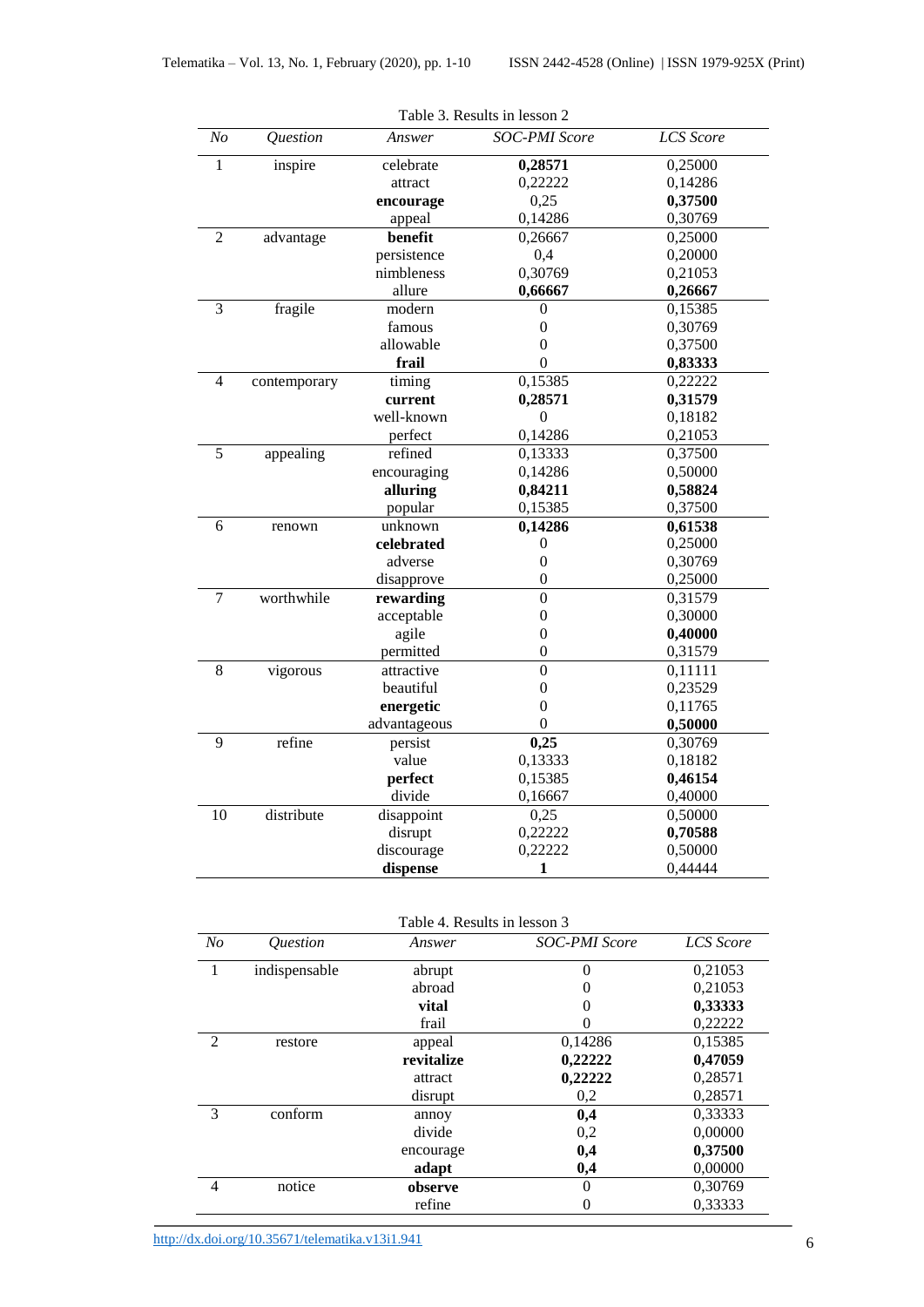|    |            | distribute  | $\overline{0}$ | 0,37500 |
|----|------------|-------------|----------------|---------|
|    |            | analyze     | $\overline{0}$ | 0,30769 |
| 5  | current    | energetic   | $\theta$       | 0,37500 |
|    |            | ideal       | 0,13333        | 0,16667 |
|    |            | ongoing     | 0              | 0,14286 |
|    |            | intense     |                | 0,28571 |
| 6  | observe    | alter       | 0,33333        | 0,33333 |
|    |            | notice      | 0,16667        | 0,30769 |
|    |            | anticipate  | 0,25           | 0,11765 |
|    |            | modify      | 0,28571        | 0,15385 |
| 7  | intense    | strong      | $\theta$       | 0,30769 |
|    |            | intolerant  | 0              | 0,58824 |
|    |            | vitally     | 0              | 0,28571 |
|    |            | allowable   | $\overline{0}$ | 0,12500 |
| 8  | enrich     | alter       | 0,33333        | 0,36364 |
|    |            | dispense    | 0,25           | 0,28571 |
|    |            | disrupt     | 0,22222        | 0,15385 |
|    |            | enhance     | 0,2            | 0,46154 |
| 9  | unbearable | inspiring   | $\theta$       | 0,21053 |
|    |            | unfavorable | 0              | 0,76190 |
|    |            | intolerable | 1              | 0,66667 |
|    |            | ancient     | $\theta$       | 0,23529 |
| 10 | proposal   | question    | 0,28571        | 0,12500 |
|    |            | attention   | 0,33333        | 0,11765 |
|    |            | benefit     | 0,28571        | 0,00000 |
|    |            | suggestion  | 0,33333        | 0,11111 |

Based on the results shown in Table 2, Table 3, and Table 4, several things must be considered. First, some vocabularies do not show any semantic relations. Figure 2 illustrates the distribution of words that have semantic relations and those without semantic relations.



Figure 2. Total number of word pairs with semantic relations

In the end, the accuracy of the values generated by the SOC-PMI method with the actual answers is also measured. By reviewing the SOC-PMI values generated in Table 2, Table 3, and Table 4, it can be seen that there are 9 correct answers and 21 missed answers. Futhermore, the result for accuracy values are:

$$
Accuracy = \frac{9}{30} \times 100\% = 30\%
$$

Meanwhile, using the LCS method we obtain the following accuracy result:

$$
Accuracy = \frac{13}{30} \times 100\% = 43.33\%
$$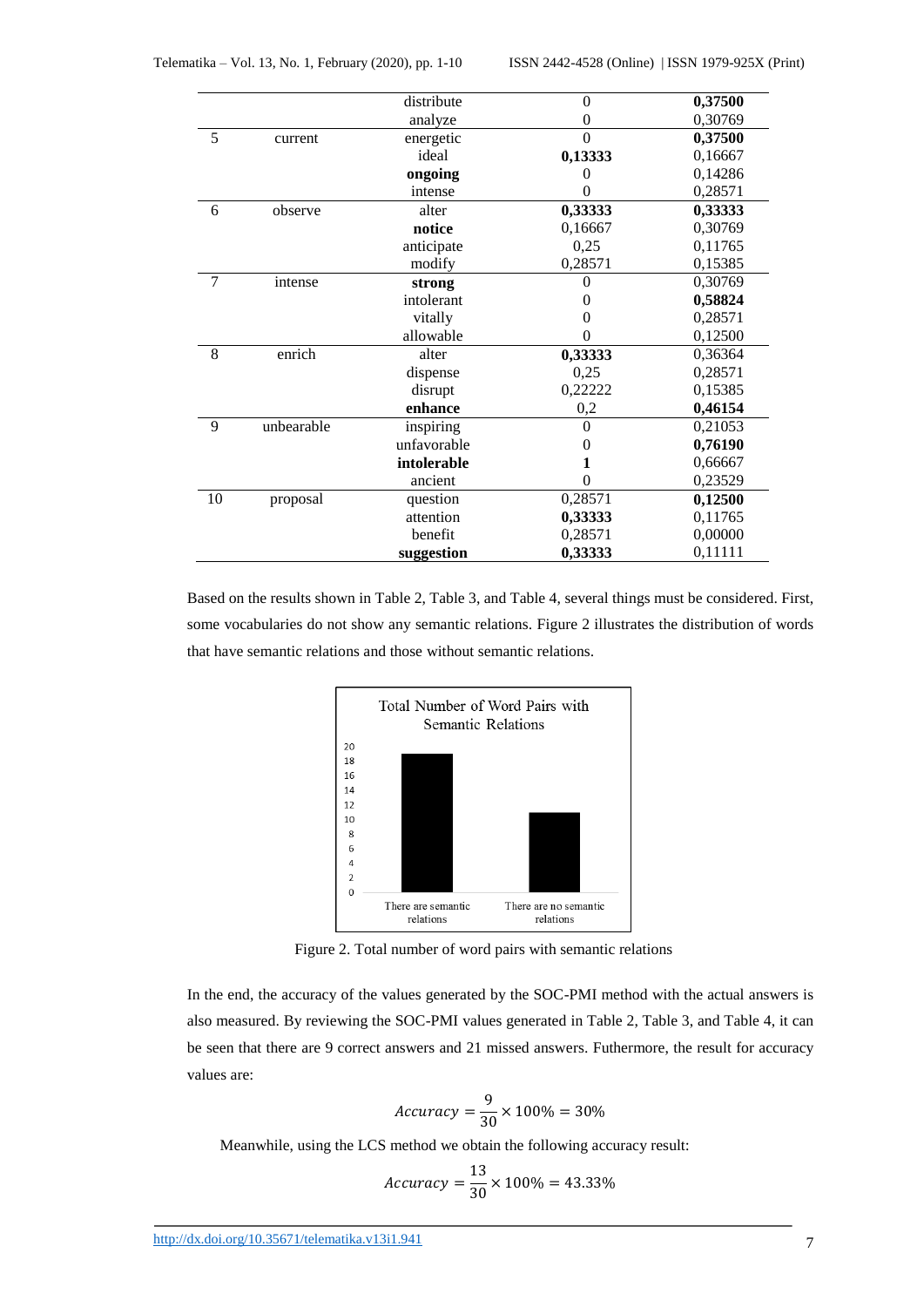Unfortunately, it can be seen that the results are not satisfying results. The discussion section will explain the phenomena and analyze what factors influence the results and how this method can be used in the future.

#### **2. Discussion**

In this section, the results obtained are then analyzed. First, it should be noted that the SOC-PMI method is not evaluating semantic similarities based on synonymous rules. The SOC-PMI method considers the semantic relations between one pair of words, where semantic meaning can be anything. They can be synonymous, antonym, hyponymy, hypernimic, polysemic, or just connected to a certain hierarchy. Furthermore, this method takes into account how a pair of words meet in the same context. At this point, the frequency with which each word appears in the same context window greatly influences the results of semantic similarity. For example, the word pairs "computer" and "machine" will have more similar semantic relations (i.e. 0.94118) than "computer" and "keyboard" (0.82353), "computer" and "portable" (0.76190 ), and "computer" and "RAM" (0.70000).

High or low semantic similarity value is determined by the frequency of occurrence of the two words together in the context window. Even though the completeness of the word dictionary will also affect the results of semantic similarity. In the previous section, there were eleven questions for which the alternative answers did not have any semantic relations. This can happen for two reasons. First, the two words do not appear at all in the corpus, or it can only appear one of them without being followed by the next word. Secondly, the two words do exist in the corpus but do not appear in the same context. Therefore, the SOC-PMI similarity value cannot be obtained. In the case of *Netherlands - Holland*, *computer - keyboard*, *computer - machine*, or *mommy - daddy*, the SOC-PMI method might be able to provide competitive results, depending on the size of the corpus used. However, if the corpus is not able to represent words that are not commonly used, that will be another problem.

Here, the LCS method may have better performance. However, the LCS method ignores the semantic meaning of words because it considers the presence or absence of a character in the two words being compared. Sometimes the LCS method can give a higher score even though the characters are reversed. In this case, the idea of combining character-based and semantic-based methods can be considered in longer words, i.e., phrases or sentences. In the end, the hybrid method can be considered to produce a fairer similarity score. For example, we can give each word score weighting for the SOC-PMI and LCS values. The word "restore" has the synonym word "revitalize" where the SOC-PMI method gives a score of 0.22, and the LCS method gives a score of 0.47. If we give each method a weight of 0.5, we will get a final similarity score of 0.35.

For future NLP works involving word similarity factors, it can be concluded that the SOC-PMI method is not specifically recommended for personal use. As in this case, it is used to determine the synonymity of words. It would be wise to use the SOC-PMI method together with other methods (so that it will become a new hybrid method). This idea starts from the perspective that the relation of semantic meaning can be in any form. Thus, considering the possibility of syntactic similarity will be wiser and more objective on tasks involving more general similarities.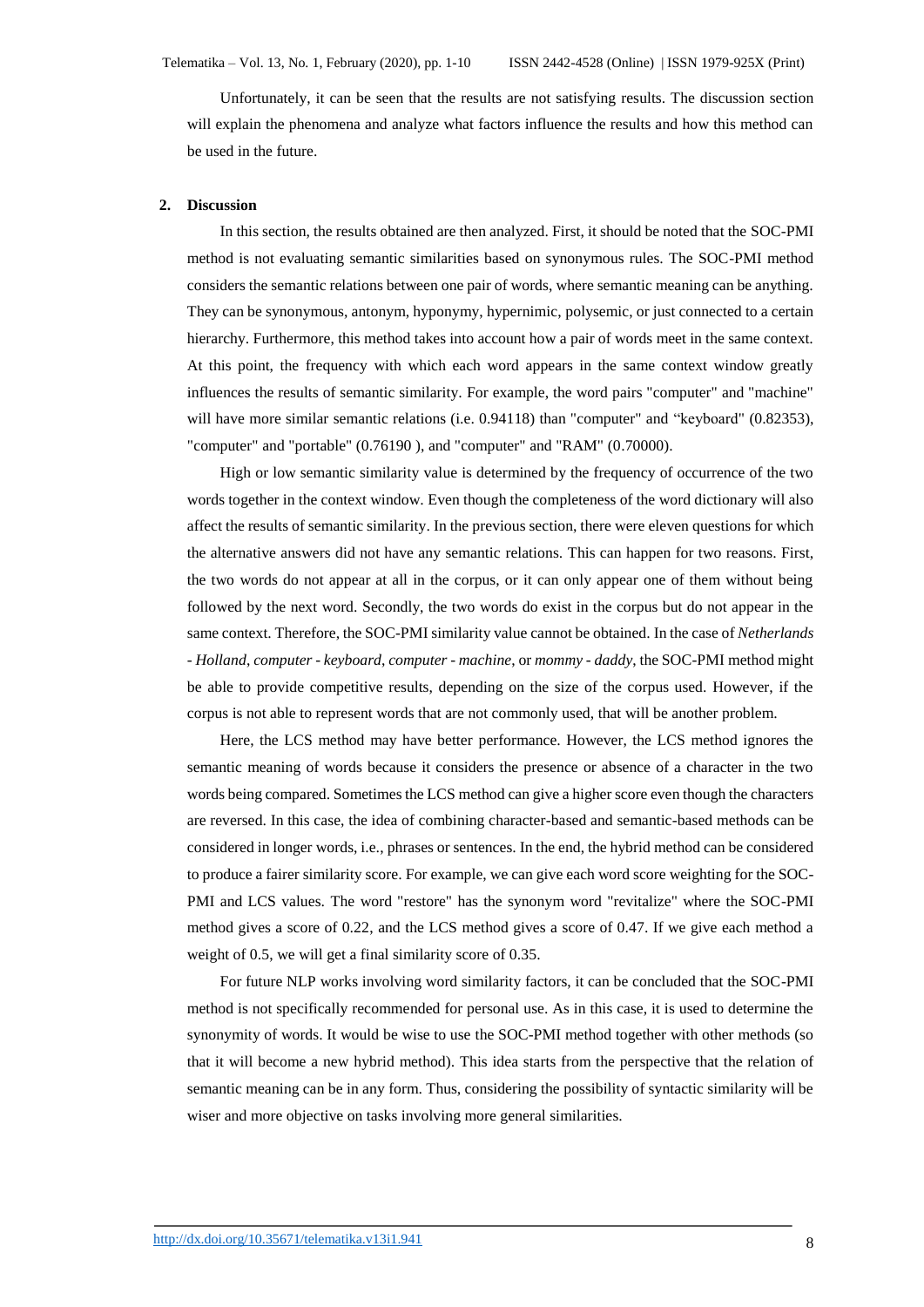# **CONCLUSIONS AND FUTURE WORKS**

Finally, a conclusion can be drawn from the results and discussion in the previous section. Firstly, the SOC-PMI method is not suitable for determining specific semantic meanings, such as the case of synonyms between words. Because semantic relations can be of any type, depending on the frequency with which the two words occur together in the context window in the corpus. Secondly, the SOC-PMI method might perform well when measuring the semantic similarity of commonly used words, but this does not necessarily apply to TOEFL synonym questions because they have vocabulary lists that are sometimes "not common." In the end, the SOC-PMI method might work better when combined with other methods. However, the ability of WordNet will be a new challenge for other types of languages.

# **ACKNOWLEDGEMENT**

The authors would like to thank Universitas Amikom Purwokerto for funding this research.

# **REFERENCE**

- Alguliyev, R. M., Aliguliyev, R. M., Isazade, N. R., Abdi, A., & Idris, N. (2017). A model for text summarization. *International Journal of Intelligent Information Technologies (IJIIT)*, *13*(1), 67–85.
- Aronson, A. R., & Rindflesch, T. C. (1997). Query expansion using the UMLS Metathesaurus. In *Proceedings of the AMIA Annual Fall Symposium* (p. 485).
- Barzilay, R., & Elhadad, M. (1999). Using lexical chains for text summarization. *Advances in Automatic Text Summarization*, 111–121.
- Buckley, C., Salton, G., Allan, J., & Singhal, A. (1995). Automatic query expansion using SMART: TREC 3. *NIST Special Publication Sp*, 69.
- Díaz-Galiano, M. C., Martín-Valdivia, M. T., & Ureña-López, L. A. (2009). Query expansion with a medical ontology to improve a multimodal information retrieval system. *Computers in Biology and Medicine*, *39*(4), 396–403.
- Djajasudarma, T. F. (1993). *Semantik I: Pengantar ke Arah Ilmu Makna*. *Eresco 145*. Bandung.
- Fellbaum, C. (2006). WordNet(s). In *Encyclopedia of Language & Linguistics (Second Edition)* (pp. 665– 670).
- Ferrucci, D. A. (2012). Introduction to "This is Watson." *IBM Journal of Research and Development*, *56*(3.4), 1.
- Frawley, W. (2013). *Linguistic semantics*. Routledge.
- Grefenstette, G. (1993). Automatic Thesaurus Generation from Raw Text using Knowledge-Poor Techniques. In *Ninth Annual Conference of the UW Centre for the New OED and Text Research*.
- Islam, A., & Inkpen, D. (2006). Second order co-occurrence PMI for determining the semantic similarity of words. In *LREC* (pp. 1033–1038). https://doi.org/10.1145/1376815.1376819
- Islam, A., & Inkpen, D. (2008). Semantic Text Similarity Using Corpus-Based Word Similarity and String Similarity. *ACM Transactions on Knowledge Discovery from Data*, *2*(2), 1–25. https://doi.org/10.1145/1376815.1376819
- Lesk, M. (1986). Automatic Sense Disambiguation Using Machine Readable Dictionaries: How to Tell a Pine Cone from an Ice Cream Cone. In *Proceedings of the 5th annual international conference on Systems documentation* (pp. 24–26).
- Li, H., Abe, N., World, R., & Partnership, C. (1998). Word clustering and disambiguation based on cooccurrence data. In *Proceedings of the 36th Annual Meeting of the Association for Computational Linguistics and 17th International Conference on Computational Linguistics* (pp. 749–755).
- Lin, C., Hovy, E., & Rey, M. (2003). Automatic Evaluation of Summaries Using N-gram Co-Occurrence Statistics. In *Proceedings of the 2003 Human Language Technology Conference of the North American Chapter of the Association for Computational Linguistics* (pp. 71–78).
- Lin, D. (1998). Automatic retrieval and clustering of similar words. In *COLING 1998 Volume 2: The 17th International Conference on Computational Linguistics* (pp. 768–774).
- Matthiesen, S. J. (2017). *Essential Words for the TOEFL*. Simon and Schuster.
- Parera, J. D. (2004). Teori Semantik [Semantic Theory]. *Jakarta: Erlangga*.
- Plovnick, R. M., & Zeng, Q. T. (2004). Reformulation of consumer health queries with professional terminology: a pilot study. *Journal of Medical Internet Research*, *6*(3), e27.
- Turney, P. D. (2001). Mining the Web for Synonyms: PMI-IR versus LSA on TOEFL. In *Proceedings of the Twelfth European Conference on Machine Learning (ECML-2001)* (pp. 491–502).